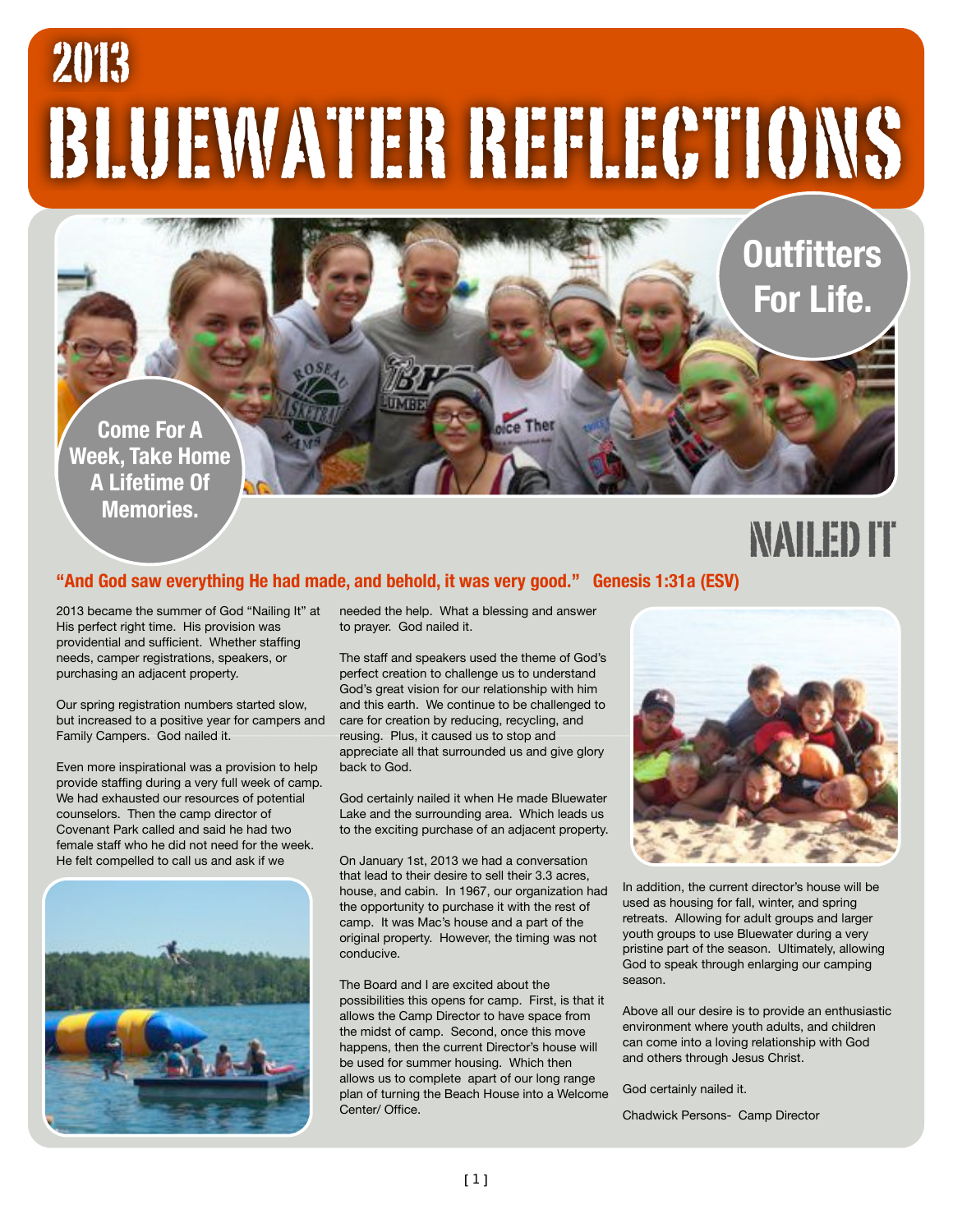#### **Anything But Ordinary**

God's faithfulness shined again this summer. 835 youth campers came through the gates and it is hard to grasp the ripple effect that will emanate from these students in their hometowns because of their time at Bluewater. We trust that He who began a good work in them will carry it on to completion at the day of Christ. Of the campers who filled out our spiritual decision survey, 557 were Christians before coming to camp. 27 became Christians at camp. 208 followers rededicated their lives to Jesus. 42 stated that they don't know if they are a Christian. 90 expressed that they felt a call into ministry. Our theme of "Nailed It" was based on Genesis 1:31, "God saw all that he had made, and behold, he it was very good."

In an effort to try to grow grass on our torn up game field, we modified our games or chose different games that would not put so much traffic on the field. This gave the campers a chance to try out new games such as all-camp relays or a night volleyball tournament. The new boat gave campers their first chance at wakesurfing and, of course, countless tube rides. The gaga pit was a hot spot this year with kids playing often throughout the day with many watching as well. The most popular new activity by far this year was the blob.

Micah Rude- Program Director



### **Congo Water Project- \$3,579.28**

Our camp mission offering (from the canteen "Congo Jar" and the chapel offerings) went to Covenant Kids Congo this summer. It is a great partnership between the Evangelical Covenant Church and World Vision. The kids were excited to give to this project. To promote it and to give the campers a peek into the lives of children in the Congo, we did an object lesson each week. The campers would walk together with their cabins to Wabana Lake or Trout Lake depending on the age group. They carried a 5 gallon bucket of water back with them, sharing the load among themselves. When they got back they then washed a shirt by hand in the bucket. Although it was an abbreviated version, the campers were able to catch a glimpse into the lives of people in so many other countries. One camper, at lunch on the last day, came up to me and handed me \$40 and said, "Give this to the Congo fund, I know I won't spend it on anything as important as that."





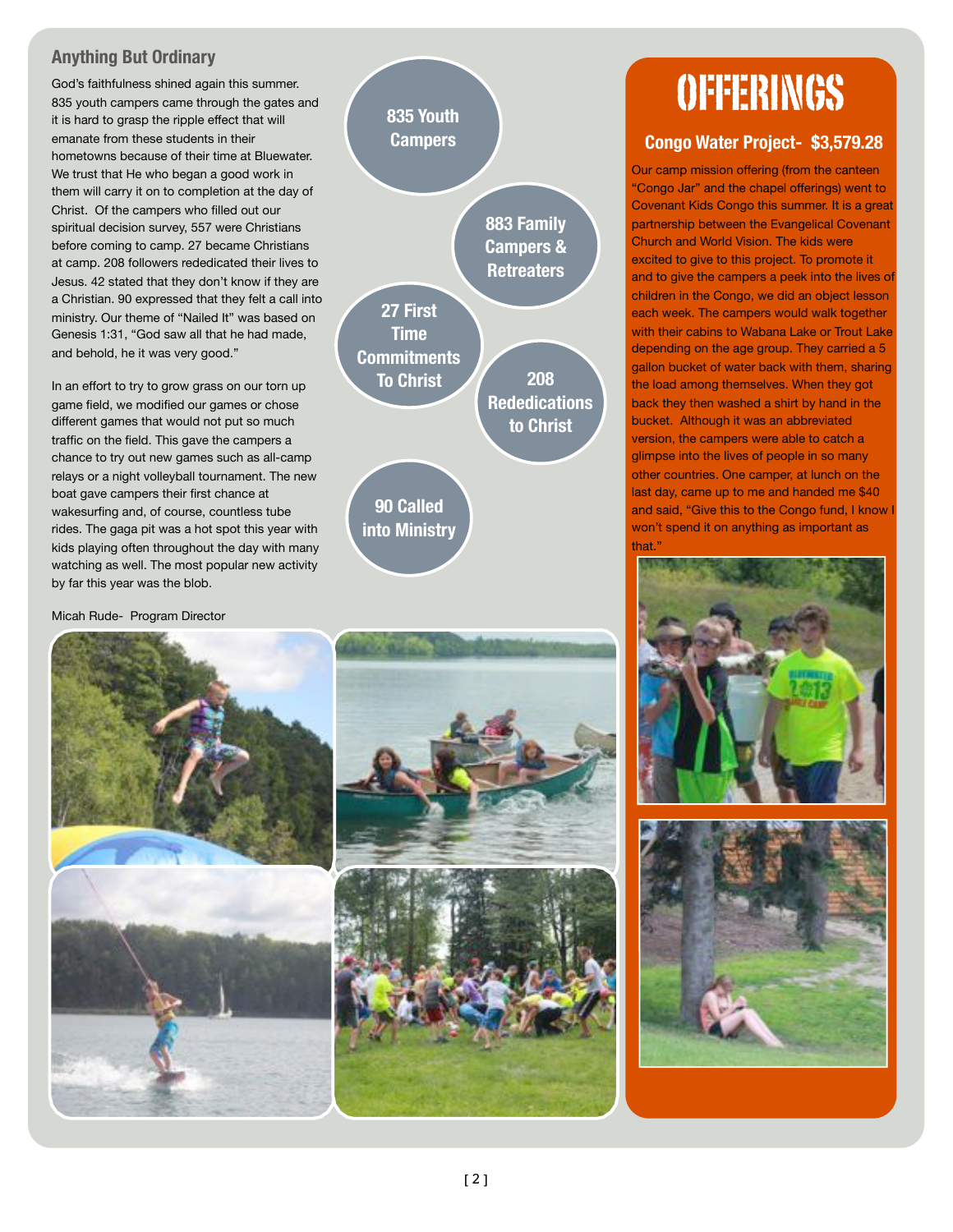## MEMORIES









## OUTFITTERS FOR LIFE